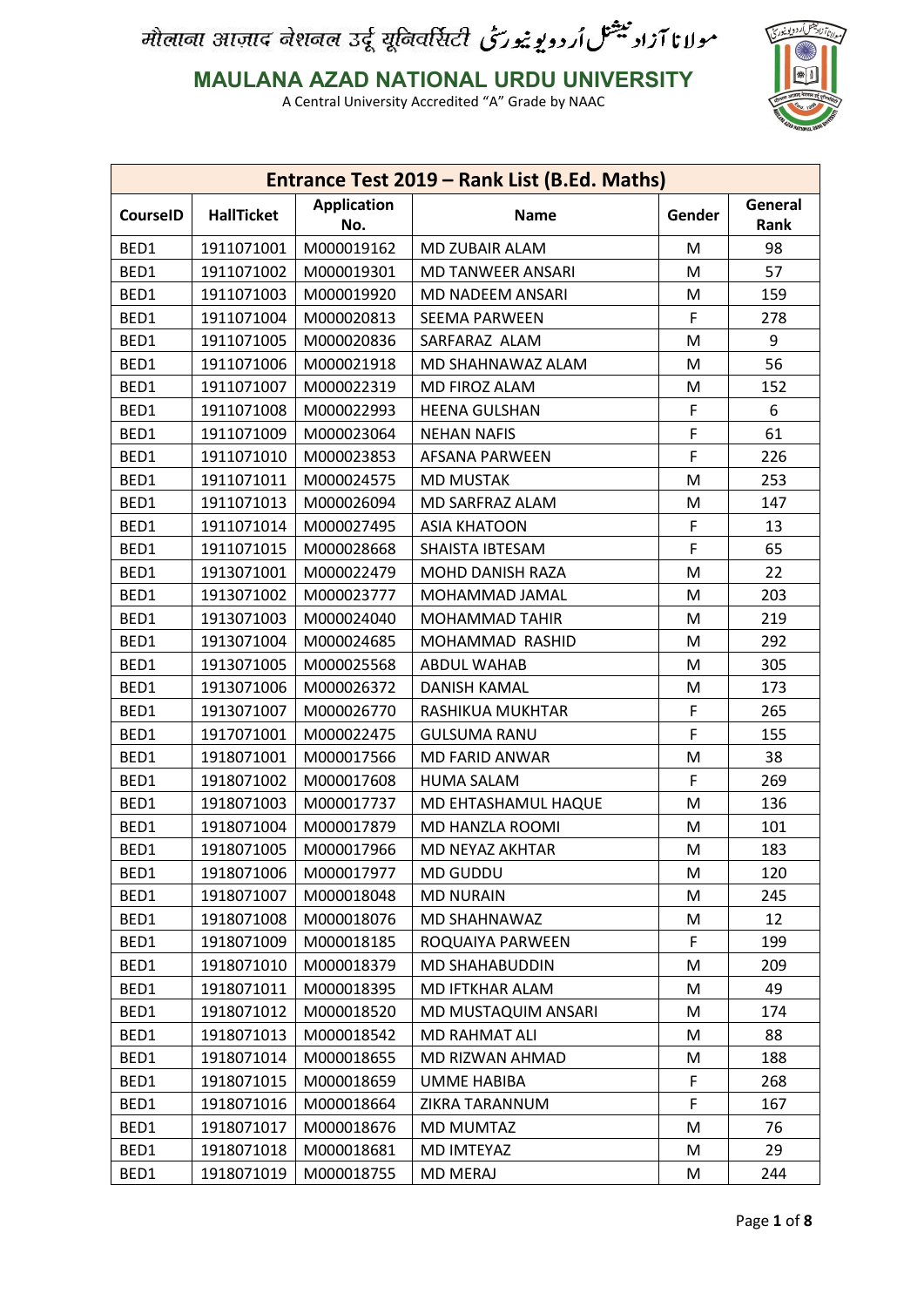

**MAULANA AZAD NATIONAL URDU UNIVERSITY**

|                 |                   |                           | Entrance Test 2019 - Rank List (B.Ed. Maths) |        |                 |
|-----------------|-------------------|---------------------------|----------------------------------------------|--------|-----------------|
| <b>CourseID</b> | <b>HallTicket</b> | <b>Application</b><br>No. | <b>Name</b>                                  | Gender | General<br>Rank |
| BED1            | 1918071020        | M000018848                | <b>MD EMAMUDDIN</b>                          | M      | 27              |
| BED1            | 1918071021        | M000018879                | SHAHINA PARWEEN                              | M      | 267             |
| BED1            | 1918071022        | M000018885                | <b>ZAINAB FATMA</b>                          | F      | 146             |
| BED1            | 1918071023        | M000018900                | MUHAMMAD BASHIR ALAM                         | M      | 223             |
| BED1            | 1918071024        | M000018914                | MD SHAHNWAZ HUSSAIN                          | M      | 242             |
| BED1            | 1918071025        | M000019015                | MD AZRUDDIN                                  | M      | 220             |
| BED1            | 1918071026        | M000019032                | MD ISHRAQUE ALAM                             | M      | 42              |
| BED1            | 1918071028        | M000019051                | <b>MD HANIF</b>                              | M      | 243             |
| BED1            | 1918071029        | M000019273                | <b>MD JAHANGEER</b>                          | M      | 89              |
| BED1            | 1918071030        | M000019454                | <b>MD NURUDDIN</b>                           | M      | $\overline{2}$  |
| BED1            | 1918071031        | M000019553                | <b>NURE MOJASSIM</b>                         | M      | 259             |
| BED1            | 1918071032        | M000019700                | MINHAJULLAH MASEEH                           | M      | 73              |
| BED1            | 1918071033        | M000019792                | MD SHAQUIB                                   | M      | 119             |
| BED1            | 1918071034        | M000019853                | <b>MD SAQUIB</b>                             | M      | 106             |
| BED1            | 1918071035        | M000019978                | <b>UZMA MUNEER</b>                           | F      | 31              |
| BED1            | 1918071036        | M000019980                | <b>FARHEEN KHAN</b>                          | F      | 82              |
| BED1            | 1918071037        | M000020128                | KAHKASHAN QAISAR                             | F      | 60              |
| BED1            | 1918071038        | M000020138                | <b>MUSHKE AMBER</b>                          | F      | 50              |
| BED1            | 1918071039        | M000020218                | SADQUAH MUNEER                               | F      | 148             |
| BED1            | 1918071040        | M000020279                | MD SARIQUE ANSARI                            | M      | 213             |
| BED1            | 1918071041        | M000020564                | RIYAJ ALAM                                   | M      | 198             |
| BED1            | 1918071042        | M000020577                | SHAHBAZ ALI                                  | M      | 33              |
| BED1            | 1918071043        | M000020623                | MD SAQUIB JAMAL                              | M      | 105             |
| BED1            | 1918071044        | M000020698                | MD KAMRAN ANDALIB                            | M      | 149             |
| BED1            | 1918071045        | M000020838                | MD FAIYAZ ALAM                               | M      | 151             |
| BED1            | 1918071047        | M000020926                | <b>NOORI PERWEEN</b>                         | F      | 274             |
| BED1            | 1918071048        | M000020944                | SANOWER FATMA                                | F      | 135             |
| BED1            | 1918071049        | M000020966                | <b>MD IMRAN</b>                              | M      | 46              |
| BED1            | 1918071050        | M000021025                | <b>MD SHAKIR</b>                             | M      | 86              |
| BED1            | 1918071051        | M000021172                | MD KAMARAN ANSARI                            | M      | 118             |
| BED1            | 1918071052        | M000021177                | <b>MD MERAJ</b>                              | M      | 285             |
| BED1            | 1918071053        | M000021197                | <b>MD TAUSIF ANWAR</b>                       | M      | 111             |
| BED1            | 1918071055        | M000021230                | <b>HOMAIRA TASNEEM</b>                       | F      | 257             |
| BED1            | 1918071056        | M000021243                | AASHIQ IQBAL                                 | M      | 196             |
| BED1            | 1918071057        | M000021263                | MD ADIL                                      | M      | 58              |
| BED1            | 1918071058        | M000021423                | <b>MD SARWER</b>                             | Μ      | 295             |
| BED1            | 1918071059        | M000021566                | SHAZIA KHATOON                               | F      | 74              |
| BED1            | 1918071060        | M000021629                | <b>MD RAHMAT</b>                             | M      | 53              |
| BED1            | 1918071061        | M000021651                | MD AFROZ AALAM                               | M      | 215             |
| BED1            | 1918071062        | M000021678                | MD IZRAEEL ANSARI                            | Μ      | 157             |
| BED1            | 1918071063        | M000021817                | SHADMA KHATOON                               | F      | 298             |
| BED1            | 1918071065        | M000021987                | <b>BUSHRA JAMAL</b>                          | F      | 168             |
|                 |                   |                           |                                              |        |                 |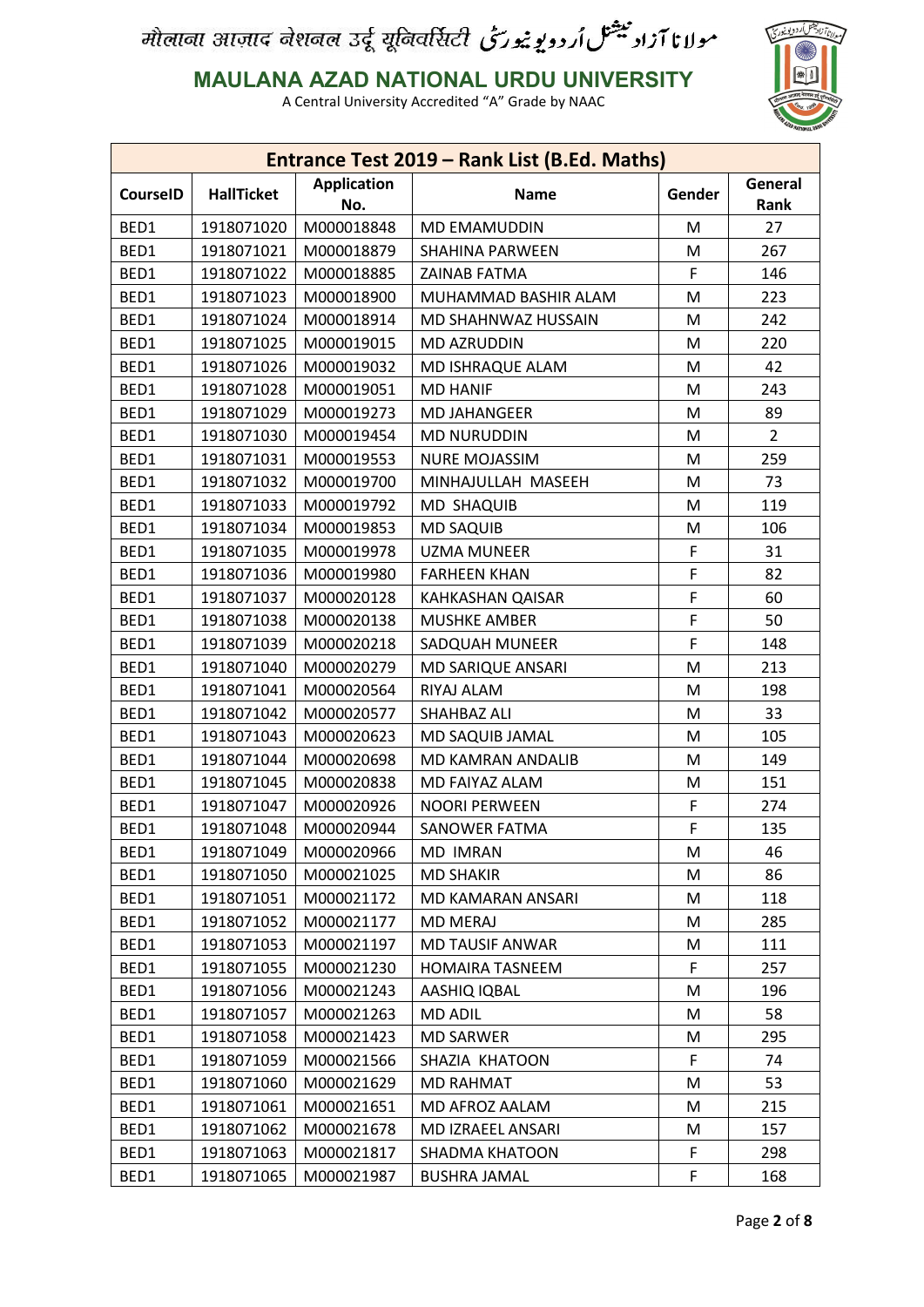

**MAULANA AZAD NATIONAL URDU UNIVERSITY**

|                 |                   |                           | Entrance Test 2019 - Rank List (B.Ed. Maths) |        |                 |
|-----------------|-------------------|---------------------------|----------------------------------------------|--------|-----------------|
| <b>CourseID</b> | <b>HallTicket</b> | <b>Application</b><br>No. | <b>Name</b>                                  | Gender | General<br>Rank |
| BED1            | 1918071066        | M000021990                | NAZRANA PERWEEN                              | F      | 210             |
| BED1            | 1918071067        | M000022070                | <b>MD MAZHAR</b>                             | M      | 256             |
| BED1            | 1918071068        | M000022124                | <b>KAYNAT PERWEEN</b>                        | F      | 231             |
| BED1            | 1918071069        | M000022357                | <b>MD ABUBAKAR</b>                           | M      | $\mathbf{1}$    |
| BED1            | 1918071070        | M000022481                | <b>MD ARIF</b>                               | M      | 75              |
| BED1            | 1918071072        | M000022570                | <b>ULFAT AFREEN</b>                          | F      | 128             |
| BED1            | 1918071074        | M000022622                | <b>SHAHIN PARVEEN</b>                        | F      | 145             |
| BED1            | 1918071075        | M000022634                | <b>DANISH ANSARI</b>                         | M      | 172             |
| BED1            | 1918071076        | M000022639                | MD FIROZ ALAM                                | M      | 176             |
| BED1            | 1918071077        | M000022650                | <b>TABASSUM JAHAN</b>                        | F      | 116             |
| BED1            | 1918071078        | M000022697                | MD TAUSIQUE ALAM                             | M      | 301             |
| BED1            | 1918071079        | M000022856                | <b>SHAHIN PARWEEN</b>                        | F      | 163             |
| BED1            | 1918071080        | M000023096                | MOHAMMAD ISHAQUE ANSARI                      | M      | 121             |
| BED1            | 1918071081        | M000023138                | <b>ABDUR RAHMAN</b>                          | M      | 306             |
| BED1            | 1918071082        | M000023163                | SADAB HAIDER KHAN                            | М      | 79              |
| BED1            | 1918071083        | M000023233                | ZAKEE AHMAD                                  | M      | 296             |
| BED1            | 1918071084        | M000023399                | SHAHEEN ANSARI                               | F      | 81              |
| BED1            | 1918071086        | M000023597                | <b>INAMUL HAQUE</b>                          | M      | 62              |
| BED1            | 1918071087        | M000023737                | NAWAB ALAM                                   | M      | 123             |
| BED1            | 1918071088        | M000023741                | NAZEER AHMAD                                 | M      | 84              |
| BED1            | 1918071090        | M000024164                | MD HASIBULLAH                                | M      | 137             |
| BED1            | 1918071091        | M000024176                | <b>SHAMSHER AHMAD</b>                        | M      | 103             |
| BED1            | 1918071092        | M000024417                | <b>IFFAT JAHAN</b>                           | F      | 201             |
| BED1            | 1918071093        | M000024467                | <b>MD SHAHID</b>                             | M      | 18              |
| BED1            | 1918071094        | M000024523                | MD IKRAMUL HAQUE                             | M      | 45              |
| BED1            | 1918071095        | M000024527                | <b>FAUJIYA NAUSHAD</b>                       | F      | 78              |
| BED1            | 1918071096        | M000024623                | MD TARIQUE HASIN                             | M      | 263             |
| BED1            | 1918071097        | M000024627                | MINHAJUDDIN                                  | M      | 202             |
| BED1            | 1918071098        | M000024722                | MD FURQUAN ALI                               | M      | 26              |
| BED1            | 1918071099        | M000024901                | MD JAWED EQUBAL                              | M      | 288             |
| BED1            | 1918071100        | M000025166                | MD TAMJID ALAM                               | M      | 59              |
| BED1            | 1918071101        | M000025175                | MD MASWOOD AHMED                             | M      | 255             |
| BED1            | 1918071102        | M000025303                | <b>MD DANISH</b>                             | M      | 11              |
| BED1            | 1918071103        | M000025397                | MD SHAFI ALAM                                | M      | 224             |
| BED1            | 1918071104        | M000025442                | <b>NAFIS HUSSAIN</b>                         | M      | 112             |
| BED1            | 1918071105        | M000025811                | <b>MD AFZAL</b>                              | M      | 165             |
| BED1            | 1918071106        | M000025814                | NURAIN AKRAM                                 | F      | 87              |
| BED1            | 1918071107        | M000025954                | <b>IMRAN HUSSAIN CHAND</b>                   | M      | 169             |
|                 |                   |                           | MOHAMMAD SHAHKAR                             |        |                 |
| BED1            | 1918071108        | M000026009                | SHAMAEE                                      | M      | 190             |
| BED1            | 1918071111        | M000026558                | REYAZ AHMAD                                  | M      | 195             |
| BED1            | 1918071112        | M000026595                | <b>FARHEEN NAZ</b>                           | F      | 287             |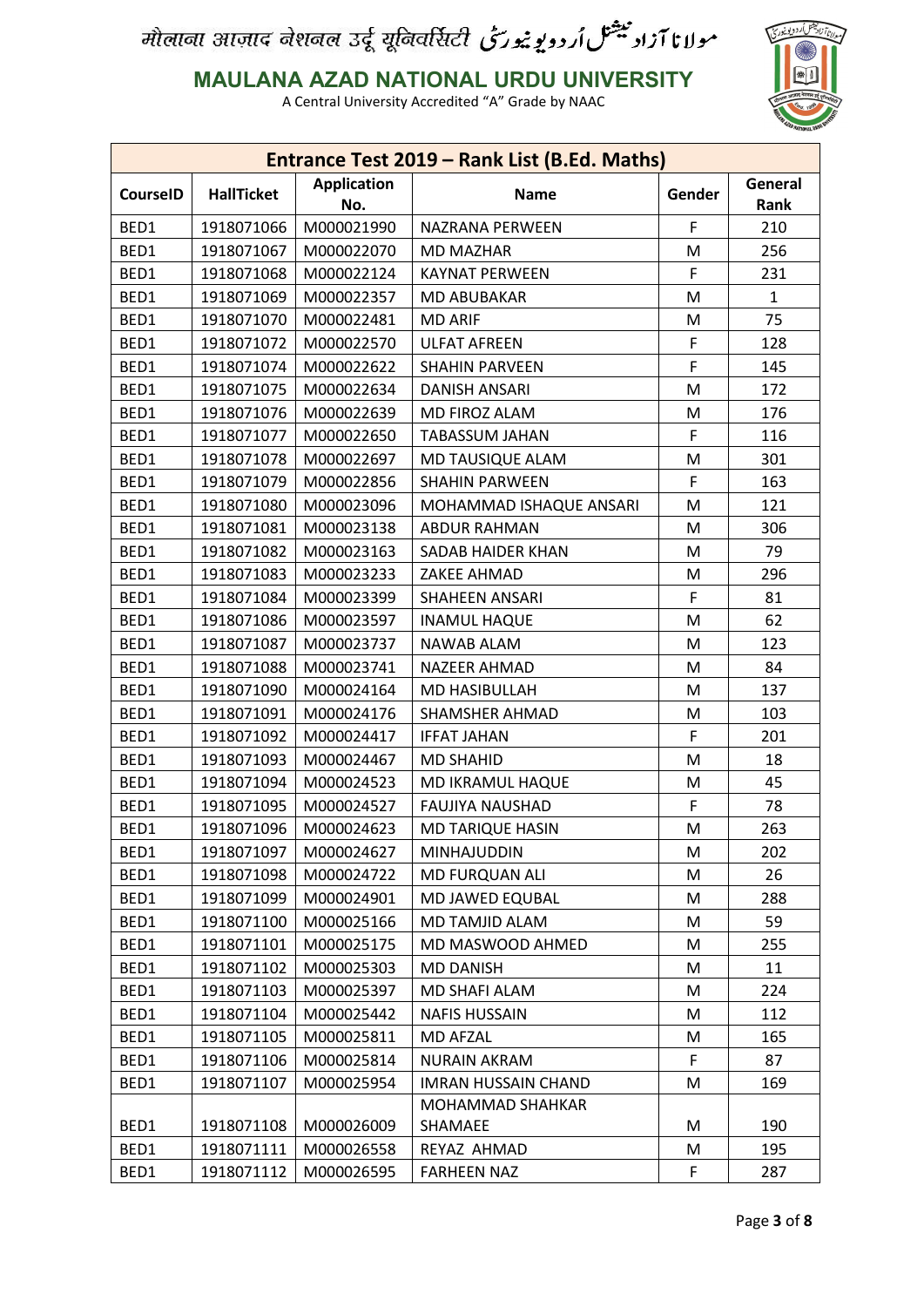

**MAULANA AZAD NATIONAL URDU UNIVERSITY**

|                 |                   |                           | Entrance Test 2019 - Rank List (B.Ed. Maths) |        |                 |
|-----------------|-------------------|---------------------------|----------------------------------------------|--------|-----------------|
| <b>CourseID</b> | <b>HallTicket</b> | <b>Application</b><br>No. | <b>Name</b>                                  | Gender | General<br>Rank |
| BED1            | 1918071113        | M000026601                | MD NASEEM AKHTAR                             | M      | 233             |
| BED1            | 1918071114        | M000026617                | <b>MD SHAHZADA</b>                           | M      | 15              |
| BED1            | 1918071116        | M000026754                | MD MOATASIM ALI                              | M      | 108             |
| BED1            | 1918071117        | M000027029                | RIZWAN ALAM                                  | M      | 160             |
| BED1            | 1918071118        | M000027259                | MAHWISH NAQUI                                | F      | 262             |
| BED1            | 1918071119        | M000027350                | MOHAMMAD ASAD                                | M      | 63              |
| BED1            | 1918071120        | M000027478                | REYAZ AHMAD                                  | M      | 248             |
| BED1            | 1918071121        | M000027620                | <b>ABDUL AHAD</b>                            | M      | 67              |
| BED1            | 1918071122        | M000027671                | <b>NOOR JAHAN</b>                            | F      | 275             |
| BED1            | 1918071123        | M000027755                | MD SHADULLAH                                 | M      | 241             |
| BED1            | 1918071124        | M000027995                | <b>MD TANZEER</b>                            | M      | 189             |
| BED1            | 1918071125        | M000028011                | <b>MD IRSHAD</b>                             | M      | 228             |
| BED1            | 1918071126        | M000028235                | MD SHAHID ALI                                | M      | 281             |
| BED1            | 1918071127        | M000028341                | <b>MD BABAR</b>                              | M      | 284             |
| BED1            | 1918071128        | M000028544                | <b>MD SOHAIL</b>                             | M      | 229             |
| BED1            | 1918071129        | M000028710                | <b>ISHTIYAQUE AHMAD</b>                      | M      | 5               |
| BED1            | 1918071130        | M000028719                | <b>REYAZ RAZA</b>                            | M      | 304             |
| BED1            | 1918071131        | M000028729                | <b>TALAT PARWEEN</b>                         | F      | 302             |
| BED1            | 1918071132        | M000028781                | <b>ZEENAT PARWEEN</b>                        | F      | 300             |
| BED1            | 1918071134        | M000029044                | <b>MD IMRAN SADIQ</b>                        | M      | 141             |
| BED1            | 1919071001        | M000017802                | RUQUAIYA PERWEEN                             | F      | 211             |
| BED1            | 1919071002        | M000019547                | <b>SHAMA AFROZ</b>                           | F      | 158             |
| BED1            | 1919071003        | M000021617                | <b>TARIF AJEEJ</b>                           | M      | $\overline{7}$  |
| BED1            | 1919071004        | M000023149                | MD SHAHJADA                                  | M      | 218             |
| BED1            | 1919071005        | M000024090                | MD WAQUAR AHMAD                              | M      | 303             |
| BED1            | 1919071006        | M000025335                | <b>RAHMAT ALI</b>                            | M      | 102             |
| BED1            | 1919071007        | M000025633                | WASEEMA BANO                                 | F      | 266             |
| BED1            | 1919071008        | M000025996                | MD SOHRAB ALAM                               | М      | 34              |
| BED1            | 1919071010        | M000028313                | MD TUFAIL ALAM                               | M      | 192             |
| BED1            | 1921071001        | M000018063                | SAMREEN FATIMA                               | F      | 238             |
| BED1            | 1921071002        | M000026856                | MOHAMMAD SALMAN                              | M      | 107             |
| BED1            | 1921071003        | M000027001                | <b>MD SHADAB</b>                             | Μ      | 261             |
| BED1            | 1921071004        | M000028752                | HAJRA TABASSUM                               | F      | 126             |
| BED1            | 1923071001        | M000017310                | MD NOMAN ALAM                                | Μ      | 134             |
| BED1            | 1923071002        | M000017462                | MD ABBAS GHANI                               | M      | 247             |
| BED1            | 1923071004        | M000017708                | WASIM AKRAM                                  | Μ      | 271             |
| BED1            | 1923071005        | M000019490                | MD SHAIQUE ALAM                              | M      | 51              |
| BED1            | 1923071006        | M000019670                | MD SARTAJ ALAM                               | M      | 234             |
| BED1            | 1923071007        | M000019965                | YASMEEN MUSTAFA                              | F      | 175             |
| BED1            | 1923071008        | M000020633                | MD SAJJAD ALAM                               | M      | 181             |
| BED1            | 1923071009        | M000020745                | MD SHAKIL AHMAD                              | M      | 276             |
| BED1            | 1923071010        | M000020752                | MD MAQSOOD ALAM                              | M      | 290             |
|                 |                   |                           |                                              |        |                 |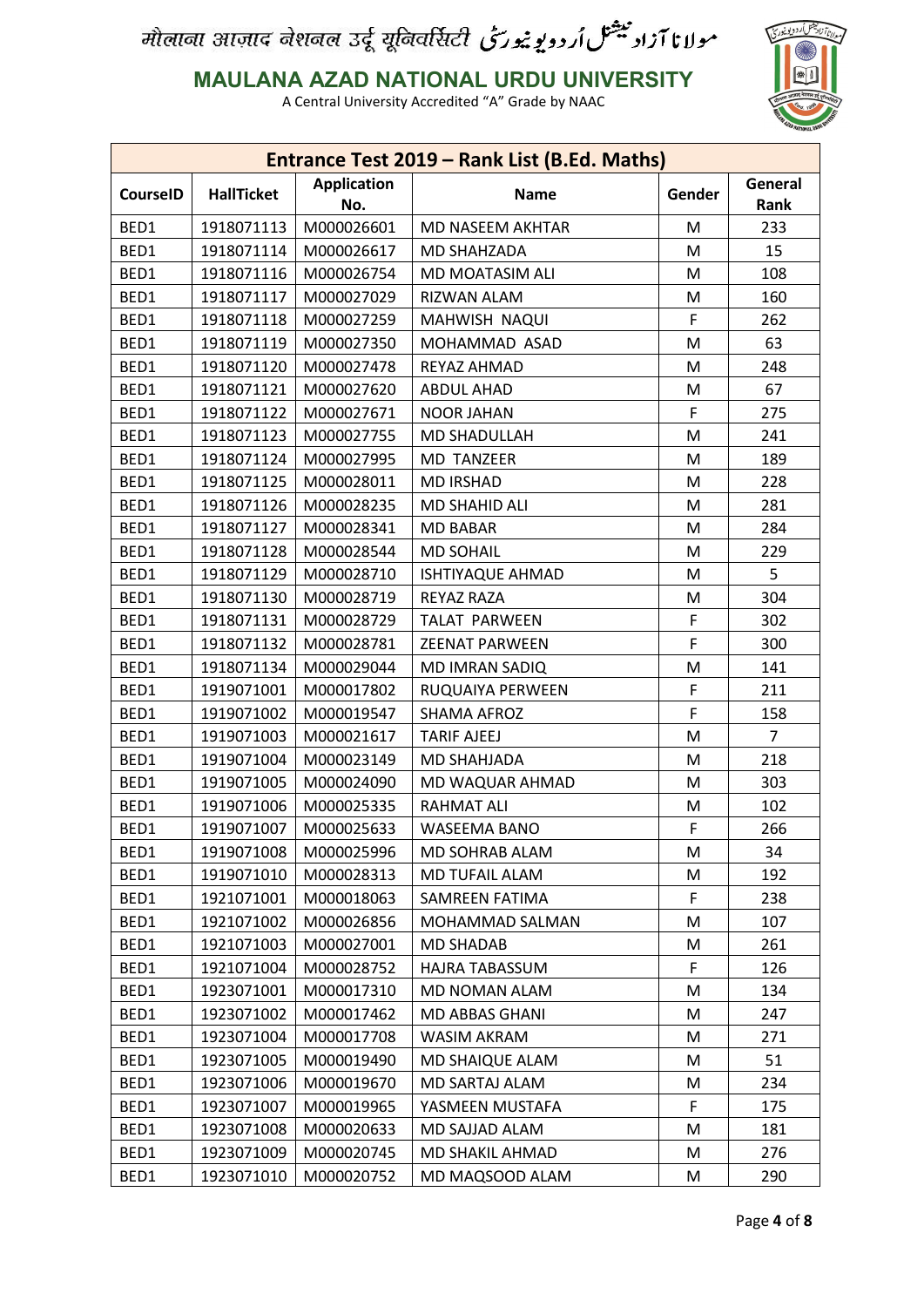

**MAULANA AZAD NATIONAL URDU UNIVERSITY**

|                 |                   |                           | Entrance Test 2019 - Rank List (B.Ed. Maths) |        |                 |
|-----------------|-------------------|---------------------------|----------------------------------------------|--------|-----------------|
| <b>CourseID</b> | <b>HallTicket</b> | <b>Application</b><br>No. | <b>Name</b>                                  | Gender | General<br>Rank |
| BED1            | 1923071011        | M000021524                | MD ABRAR ALAM                                | M      | 237             |
| BED1            | 1923071012        | M000022266                | MD AZAM RAZA                                 | M      | 28              |
| BED1            | 1923071013        | M000023061                | MD NAQUEEB ANWAR                             | M      | 142             |
| BED1            | 1923071014        | M000023482                | <b>MD SALIM AKHTER</b>                       | M      | 77              |
| BED1            | 1923071015        | M000023494                | ABDUL MUSAWWIR                               | M      | 96              |
| BED1            | 1923071019        | M000023830                | <b>MD ARIF</b>                               | M      | 227             |
| BED1            | 1923071020        | M000024117                | <b>MD ASIF REZA</b>                          | M      | 110             |
| BED1            | 1923071021        | M000025288                | <b>MD REHAN AKHTER</b>                       | M      | 138             |
| BED1            | 1923071022        | M000026366                | MD RAZIULLAH                                 | M      | 222             |
| BED1            | 1923071024        | M000027946                | <b>AHSAN ALI</b>                             | M      | 144             |
| BED1            | 1923071025        | M000028197                | SABA ZAFAR                                   | M      | 80              |
| BED1            | 1923071026        | M000028379                | ZIA MUSTAFA                                  | M      | 277             |
| BED1            | 1923071027        | M000028837                | MD MAHTAB ALAM                               | M      | 113             |
| BED1            | 1923071028        | M000028998                | <b>TANWIR ALAM</b>                           | M      | 221             |
| BED1            | 1923071029        | M000029032                | <b>MD JAWAID</b>                             | M      | 264             |
| BED1            | 1924071001        | M000018845                | <b>ASMAT JAHAN</b>                           | F      | 91              |
| BED1            | 1924071002        | M000028811                | <b>ITAAT NABI</b>                            | M      | 184             |
| BED1            | 1925071001        | M000017351                | MD SARFARAZ ALAM                             | M      | 133             |
| BED1            | 1925071002        | M000017541                | MD AZHAR UDDIN                               | M      | 154             |
| BED1            | 1925071003        | M000017985                | MD SHAHID ALAM                               | M      | 100             |
| BED1            | 1925071004        | M000018020                | <b>WASIM AKHTAR</b>                          | M      | 52              |
| BED1            | 1925071005        | M000018113                | ZAHIRUL HASSAN                               | M      | 212             |
| BED1            | 1925071006        | M000018232                | <b>MD SAJID</b>                              | M      | 10              |
| BED1            | 1925071008        | M000018404                | MD NAYEEM ALAM                               | M      | 178             |
| BED1            | 1925071009        | M000018415                | YASMIN                                       | F      | 114             |
| BED1            | 1925071010        | M000018606                | MD SARFARAZ ALAM                             | M      | 254             |
| BED1            | 1925071011        | M000018627                | <b>ABDUL RAHMAN</b>                          | M      | 289             |
| BED1            | 1925071012        | M000018767                | MD MERAJ ALAM                                | M      | 25              |
| BED1            | 1925071013        | M000018794                | MD NAIYEAR KHAN                              | M      | 279             |
| BED1            | 1925071014        | M000018804                | MD SHAHNAWAZ                                 | M      | 132             |
| BED1            | 1925071015        | M000018858                | MD SHAQUIB SHARIF                            | M      | 66              |
| BED1            | 1925071016        | M000018953                | SHAHID NASIM                                 | M      | 143             |
| BED1            | 1925071017        | M000018998                | <b>GULAM RABBANI</b>                         | M      | 297             |
| BED1            | 1925071018        | M000019139                | <b>MD ANWAR</b>                              | Μ      | 117             |
| BED1            | 1925071019        | M000019152                | MD DANISH ALAM                               | M      | 170             |
| BED1            | 1925071020        | M000019175                | <b>MD DANISH</b>                             | Μ      | 246             |
| BED1            | 1925071021        | M000019367                | ABDUR RAHMAN                                 | M      | 64              |
| BED1            | 1925071022        | M000019417                | MD ISMAIL ALAM                               | M      | 273             |
| BED1            | 1925071023        | M000019545                | MD NIZAMUDDIN                                | M      | 69              |
| BED1            | 1925071024        | M000019636                | MD GULZAR AHMAD                              | M      | 150             |
| BED1            | 1925071025        | M000019650                | MD SHAH HUSSAIN                              | M      | 252             |
| BED1            | 1925071026        | M000019651                | MD ALANOOR                                   | M      | 24              |
|                 |                   |                           |                                              |        |                 |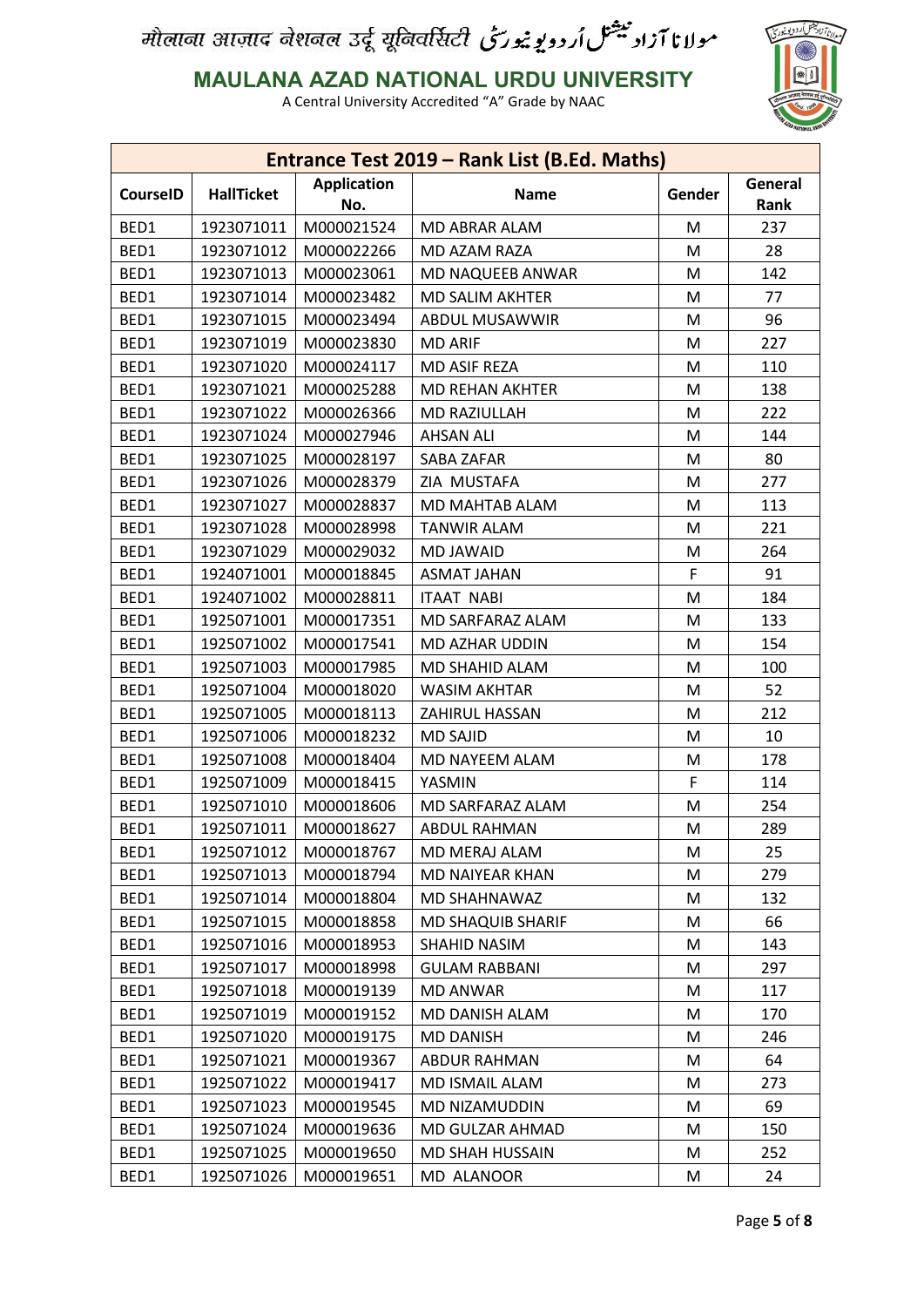

**MAULANA AZAD NATIONAL URDU UNIVERSITY**

|                 |                   |                           | Entrance Test 2019 - Rank List (B.Ed. Maths) |        |                 |
|-----------------|-------------------|---------------------------|----------------------------------------------|--------|-----------------|
| <b>CourseID</b> | <b>HallTicket</b> | <b>Application</b><br>No. | <b>Name</b>                                  | Gender | General<br>Rank |
| BED1            | 1925071027        | M000019767                | MD ABID HUSSAIN                              | M      | 216             |
| BED1            | 1925071028        | M000019790                | MOJAHID ISLAM                                | M      | 239             |
| BED1            | 1925071030        | M000020125                | MD SHAHNAWAZ                                 | M      | 186             |
| BED1            | 1925071031        | M000020134                | <b>MAHBOOB ALAM</b>                          | M      | 171             |
| BED1            | 1925071032        | M000020150                | MD ANJAR RABBANI                             | M      | 156             |
| BED1            | 1925071033        | M000020277                | MD DILKASH GHANI                             | M      | 14              |
| BED1            | 1925071034        | M000020290                | MD AFTAB ALAM                                | M      | 23              |
| BED1            | 1925071036        | M000020702                | MD HAMID HUSSAIN                             | M      | 55              |
| BED1            | 1925071037        | M000020822                | MIRSHAD ANSARI                               | M      | 185             |
| BED1            | 1925071038        | M000020925                | <b>MD SHAHJAHAN</b>                          | M      | 71              |
| BED1            | 1925071039        | M000021046                | <b>MD TAUSIF AHMAD</b>                       | М      | 122             |
| BED1            | 1925071040        | M000021179                | <b>MD HASHMAT ALI</b>                        | M      | 283             |
| BED1            | 1925071041        | M000021236                | <b>MD KAIF ANSARI</b>                        | M      | 37              |
| BED1            | 1925071042        | M000021247                | MD JAMIL ANSARI                              | M      | 68              |
| BED1            | 1925071043        | M000021355                | MD SHAHZAD ALAM                              | M      | 250             |
| BED1            | 1925071044        | M000021441                | MD INTESHAR ALI                              | M      | 35              |
| BED1            | 1925071045        | M000021504                | <b>MD ZEESHAN</b>                            | M      | 140             |
| BED1            | 1925071046        | M000021511                | MD SHABBIR ALAM                              | M      | 90              |
| BED1            | 1925071047        | M000021529                | <b>MD SHAQUEEB</b>                           | M      | 19              |
| BED1            | 1925071048        | M000021772                | MD JASIM ALAM                                | M      | 41              |
| BED1            | 1925071049        | M000021916                | <b>MD DANISH</b>                             | M      | 3               |
| BED1            | 1925071050        | M000021931                | <b>ABDUL MAZID</b>                           | M      | 180             |
| BED1            | 1925071051        | M000021947                | MD SADDAM ANSARI                             | M      | 43              |
| BED1            | 1925071052        | M000022021                | <b>MD SADIQUE</b>                            | M      | 208             |
| BED1            | 1925071053        | M000022103                | <b>SHAGHAF FATMA</b>                         | F      | 95              |
| BED1            | 1925071054        | M000022112                | MD FIRDAUS ALAM                              | M      | 72              |
| BED1            | 1925071057        | M000022511                | MD ISTIYAQUE                                 | M      | 20              |
| BED1            | 1925071058        | M000022531                | MD AAMIR REZA                                | M      | 4               |
| BED1            | 1925071059        | M000022601                | <b>NAYAB ANJUM</b>                           | F      | 8               |
| BED1            | 1925071060        | M000022651                | MD DANISH                                    | Μ      | 299             |
| BED1            | 1925071061        | M000022762                | MD ASHIQUE HUSSAIN                           | M      | 230             |
| BED1            | 1925071062        | M000022829                | <b>ISHAR AHMAD</b>                           | Μ      | 94              |
| BED1            | 1925071064        | M000023102                | SITABUR RAHMAN                               | M      | 197             |
| BED1            | 1925071065        | M000023104                | <b>MD WAQUAR</b>                             | M      | 282             |
| BED1            | 1925071066        | M000023168                | MD MUSHARRAF ALAM                            | M      | 293             |
| BED1            | 1925071067        | M000023225                | MD MASUM RAZA                                | Μ      | 99              |
| BED1            | 1925071068        | M000023337                | SITARA JABEEN                                | F      | 194             |
| BED1            | 1925071070        | M000023555                | SARFARAZ AHMAD                               | M      | 200             |
| BED1            | 1925071071        | M000023712                | MD SAQUIB ALAM                               | M      | 48              |
| BED1            | 1925071072        | M000023785                | MD ARSHAD MOIN                               | M      | 207             |
| BED1            | 1925071073        | M000023789                | <b>ANWAR HUSSAIN</b>                         | M      | 92              |
| BED1            | 1925071074        | M000023859                | ABDUL WAHID                                  | M      | 153             |
|                 |                   |                           |                                              |        |                 |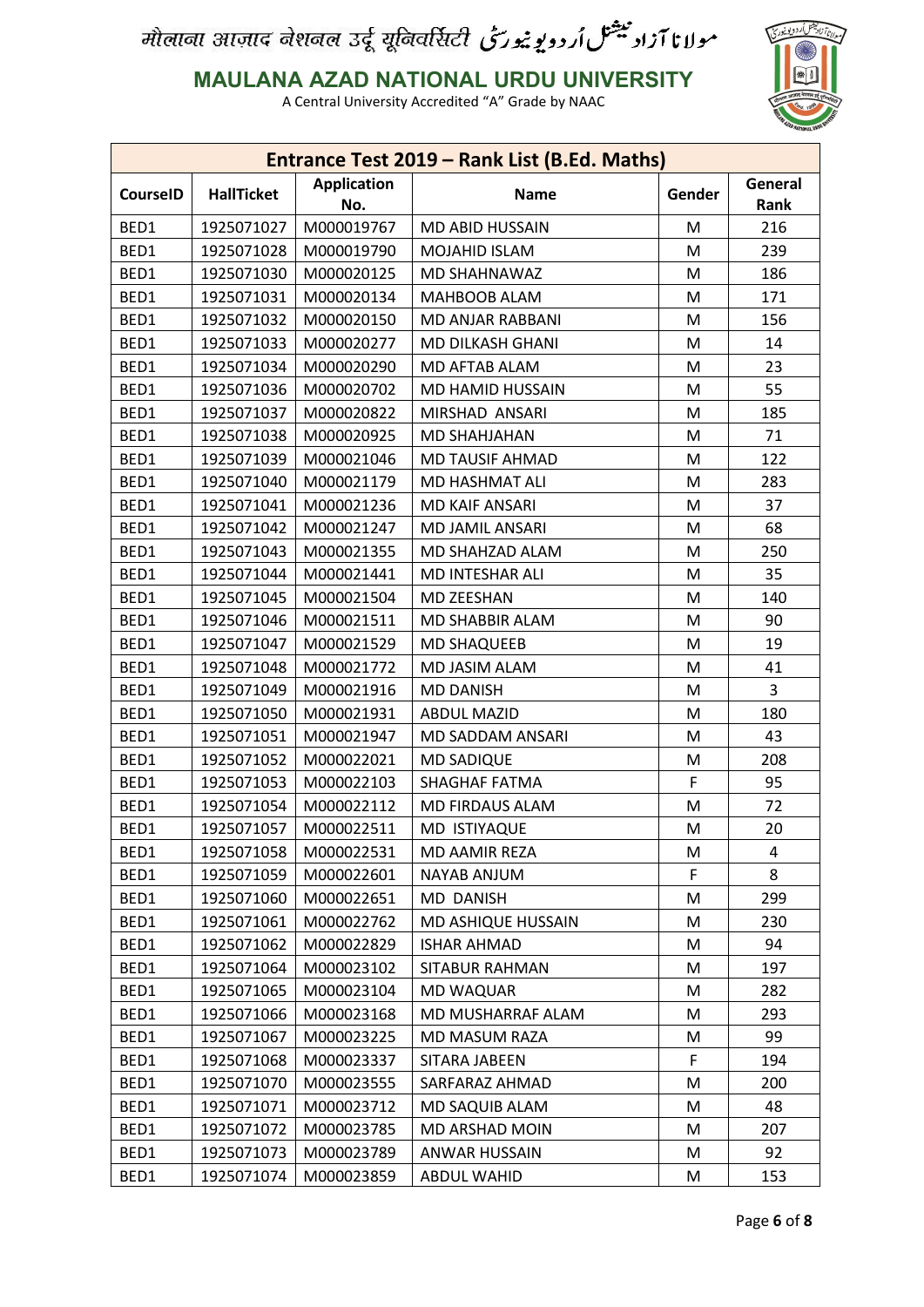

**MAULANA AZAD NATIONAL URDU UNIVERSITY**

|                 |                   |                           | Entrance Test 2019 - Rank List (B.Ed. Maths) |        |                 |
|-----------------|-------------------|---------------------------|----------------------------------------------|--------|-----------------|
| <b>CourseID</b> | <b>HallTicket</b> | <b>Application</b><br>No. | <b>Name</b>                                  | Gender | General<br>Rank |
| BED1            | 1925071075        | M000024038                | MD AFROZ ALAM                                | M      | 30              |
| BED1            | 1925071076        | M000024104                | MD SOHAIL AHMAD                              | M      | 258             |
| BED1            | 1925071078        | M000024126                | <b>MD SHADAB</b>                             | M      | 206             |
| BED1            | 1925071079        | M000024129                | YASIN                                        | M      | 139             |
| BED1            | 1925071080        | M000024180                | FURQUAN AHMAD                                | M      | 187             |
| BED1            | 1925071081        | M000024280                | <b>QUAMRUN NESHA</b>                         | F      | 47              |
| BED1            | 1925071082        | M000024636                | MD SALMAN ALAM                               | M      | 104             |
| BED1            | 1925071083        | M000024700                | TASNEEM AHAMDI                               | F      | 291             |
| BED1            | 1925071084        | M000024785                | <b>TANWEER ASHRAF</b>                        | M      | 280             |
| BED1            | 1925071085        | M000024806                | MD HASAN RAZA                                | M      | 162             |
| BED1            | 1925071086        | M000024894                | <b>MD IRFAN</b>                              | M      | 235             |
| BED1            | 1925071087        | M000024907                | <b>MD SHAHJAHAN</b>                          | M      | 44              |
| BED1            | 1925071088        | M000024959                | MD NAUSHAD ALAM                              | M      | 240             |
| BED1            | 1925071089        | M000025067                | MD JAMSHED ALAM                              | M      | 182             |
| BED1            | 1925071090        | M000025099                | MD GULJAR ALAM                               | M      | 83              |
| BED1            | 1925071091        | M000025280                | SAZIYA IQBAL                                 | F      | 232             |
| BED1            | 1925071092        | M000025286                | <b>MOBASHSHIR MONIS</b>                      | M      | 272             |
| BED1            | 1925071093        | M000025573                | WASEEM AKRAM                                 | M      | 294             |
| BED1            | 1925071094        | M000025764                | MD SHAMSHI ALAM                              | M      | 225             |
| BED1            | 1925071095        | M000025827                | MD SARFRAZ ALAM                              | M      | 39              |
| BED1            | 1925071096        | M000025837                | <b>MD HAIDAR ALI</b>                         | M      | 260             |
| BED1            | 1925071097        | M000025863                | <b>MD AKBAR</b>                              | M      | 127             |
| BED1            | 1925071098        | M000026091                | <b>SHAISTA PERVEEN</b>                       | F      | 251             |
| BED1            | 1925071099        | M000026126                | <b>MD RAUF</b>                               | M      | 217             |
| BED1            | 1925071101        | M000026328                | MD ZAHID IQUBAL                              | M      | 249             |
| BED1            | 1925071102        | M000026527                | MD TANWEER ANSARI                            | M      | 270             |
| BED1            | 1925071103        | M000026528                | <b>MOIN KHAN</b>                             | M      | 177             |
| BED1            | 1925071104        | M000026575                | MD SADDAM ANSARI                             | M      | 193             |
| BED1            | 1925071105        | M000026655                | MD MOHSIN RAZA                               | M      | 179             |
| BED1            | 1925071106        | M000026669                | MD SARWAR ALAM                               | M      | 124             |
| BED1            | 1925071107        | M000026696                | ABDUL QUADIR ZILLANI                         | M      | 131             |
| BED1            | 1925071109        | M000026818                | MD FARHAN ALAM                               | M      | 36              |
| BED1            | 1925071110        | M000026822                | MD KAMIL ALAM                                | M      | 205             |
| BED1            | 1925071111        | M000026835                | <b>MD MINHAJ</b>                             | Μ      | 166             |
| BED1            | 1925071112        | M000026843                | MD IMRAN ALAM                                | M      | 54              |
| BED1            | 1925071113        | M000027087                | MD AMIR RUSTAM                               | Μ      | 109             |
| BED1            | 1925071114        | M000027138                | <b>MD SHAMSER</b>                            | M      | 129             |
| BED1            | 1925071116        | M000027242                | MD SAIFULLAH KHALID                          | Μ      | 130             |
| BED1            | 1925071117        | M000027281                | MD SADDAM                                    | M      | 32              |
| BED1            | 1925071118        | M000027293                | <b>OROOJ FATMI</b>                           | F      | 115             |
| BED1            | 1925071119        | M000027297                | <b>ANAM FATMI</b>                            | F      | 97              |
| BED1            | 1925071120        | M000027302                | MD MAJID HUSSAIN                             | M      | 307             |
|                 |                   |                           |                                              |        |                 |